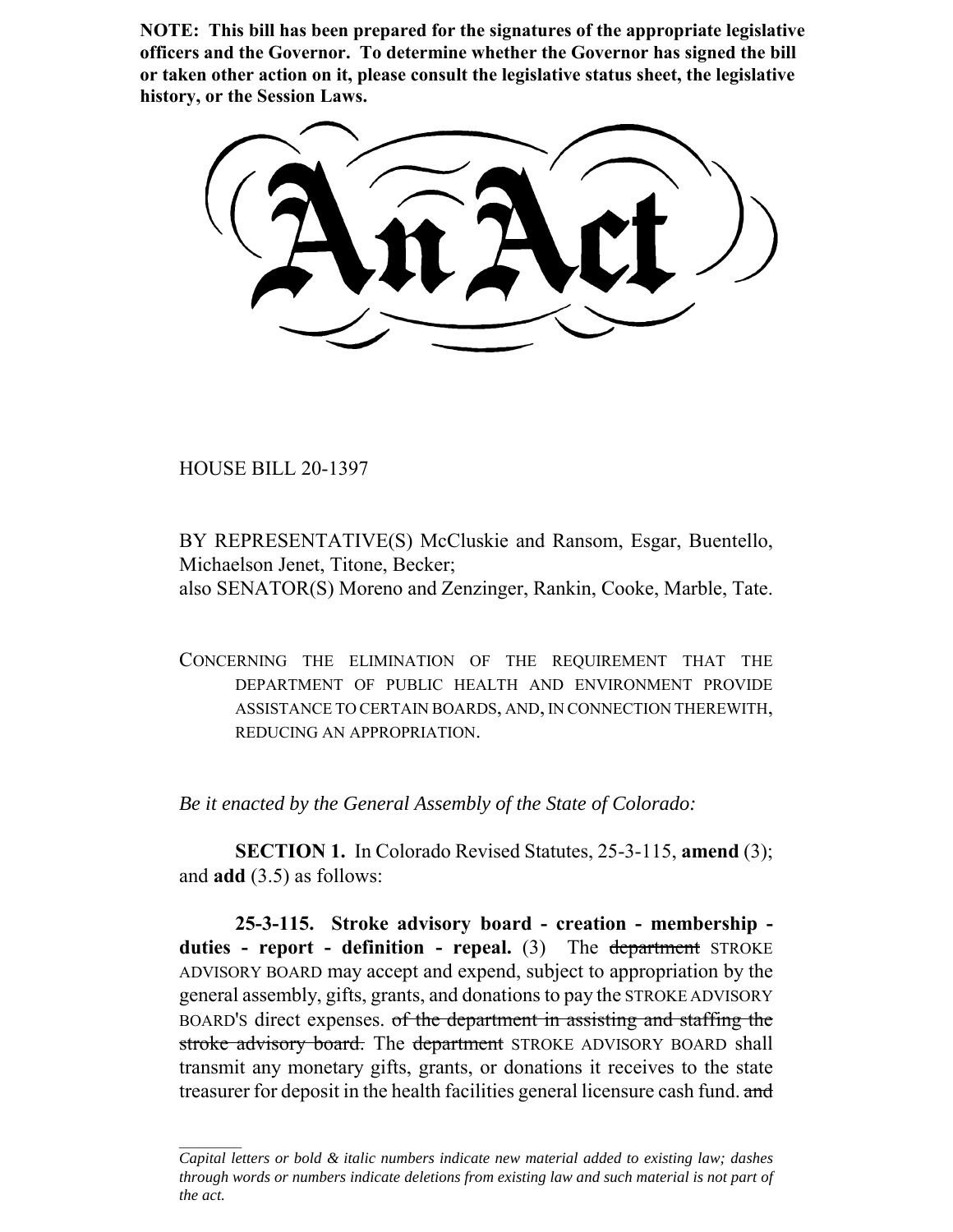those moneys may be used only to pay the direct expenses of the department.

(3.5) THE DEPARTMENT STAFF IS NOT REQUIRED TO PROVIDE ANY FINANCIAL SUPPORT OR PERFORM ANY ADMINISTRATIVE DUTIES RELATED TO THE OPERATION OF THE STROKE ADVISORY BOARD.

**SECTION 2.** In Colorado Revised Statutes, 30-10-601.6, **amend**  $(5)(a)$  and  $(6)$  as follows:

**30-10-601.6.** Coroners standards and training board.  $(5)(a) \Theta n$ and after August 6, 2003, The executive director of the department of public health and environment C.C.S.T. BOARD may accept and expend gifts, grants, and donations to cover the costs incurred in the establishment and operation of PAY THE DIRECT EXPENSES OF the C.C.S.T. board. Such THE C.C.S.T. BOARD SHALL TRANSMIT ALL gifts, grants, and donations received shall be transmitted to the state treasurer, who shall credit the moneys MONEY to the coroner training fund created in section 30-10-601.8 (5). Any unencumbered state moneys MONEY remaining in the fund upon the repeal of this section shall be transferred to the general fund.

(6) The department of public health and environment staff shall IS NOT REQUIRED TO PROVIDE ANY FINANCIAL SUPPORT OR perform the ANY administrative duties related to the operation of the C.C.S.T. board.

**SECTION 3. Appropriation - adjustments to 2020 long bill.** To implement this act, the general fund appropriation made in the annual general appropriation act for the 2020-21 state fiscal year to the department of public health and environment for use by the health facilities and emergency medical services division is decreased by \$44,007.